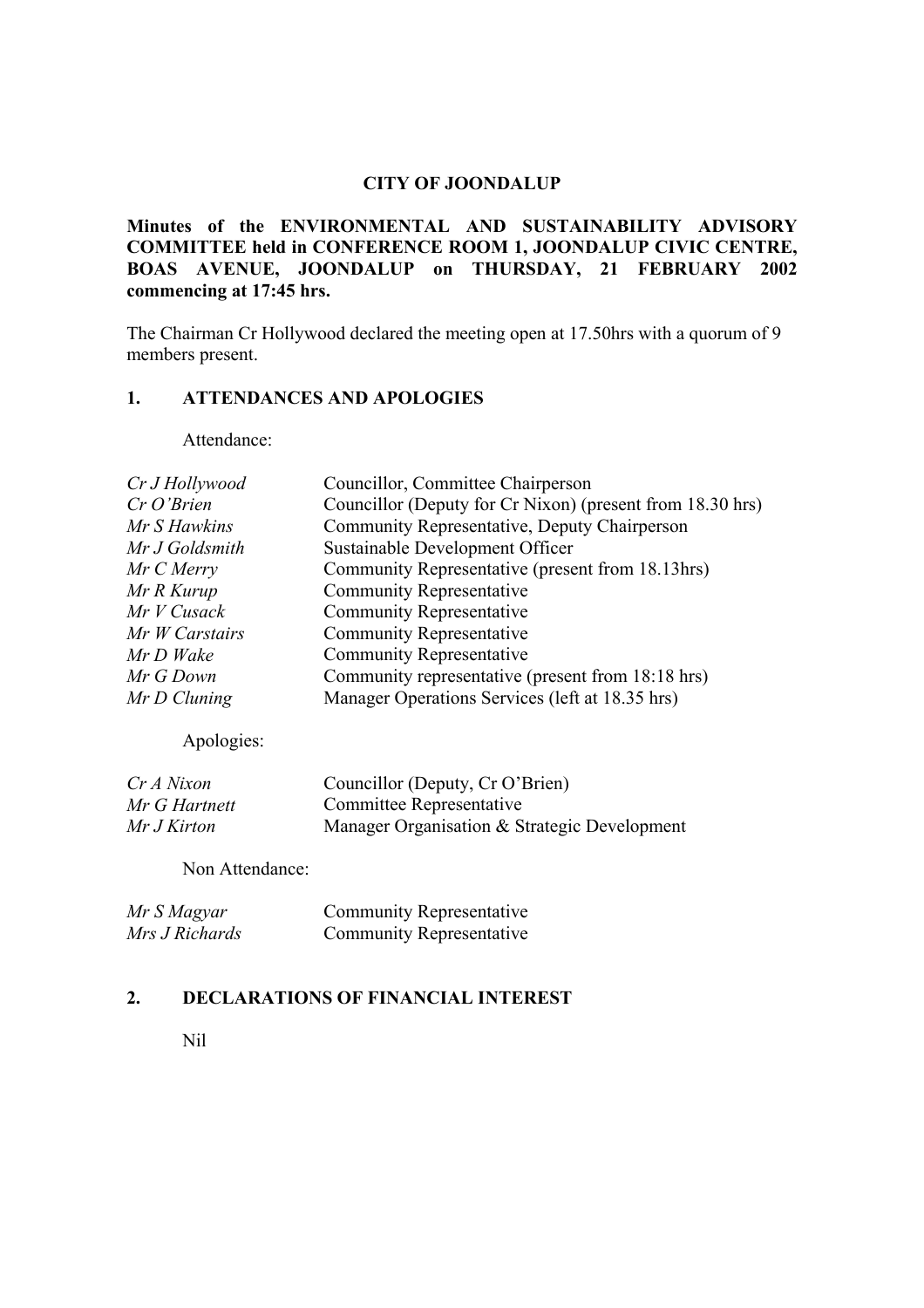### **3. CONFIRMATION OF MINUTES**

### **3.1 Minutes of the Environmental and Sustainability Advisory Committee held on 17 January 2002 (previously emailed and hardcopy distributed).**

**MOVED Mr C Merry SECONDED Mr R Kurup that the minutes of the Environmental and Sustainability Advisory Committee meeting held on 17 January 2002 be accepted as a true and accurate record, subject to an amendment for item 5.3 to indicate that the motion was moved by Mr R Kurup.**

**The Motion was Put and CARRIED** 

#### **4. Business Outstanding from Previous Meetings.**

Committee members to update the committee regarding action items and outstanding business arising from the 17 January 2002 committee meeting.

#### **4.1 Permaculture (C Merry)**

Mr Merry gave an update regarding his work in progress investigations into opportunities for permaculture projects within the City.

### **5. Business Items**

## **5.1 A Guide for the City of Joondalup Environmental and Sustainability Advisory Committee (Mr Goldsmith)**

A guide for committee members has been compiled by Mr Goldsmith. Refer to attachment 1.

**MOVED Cr M O'Brien SECONDED Mr S Hawkins that "A Guide for the City of Joondalup Environmental and Sustainability Advisory Committee" (Attachment 1) be adopted by the committee, subject to the inclusion of the mechanism of seeking administration comment on committee business items.**

### **The Motion was Put and CARRIED CARRIED**

Cr Hollywood temporarily adjourned the meeting to enable committee members to attend the community funding cheque presentation ceremony presented by the Mayor. Presentations were made to the Environmental and Sustainable Development Community Fund.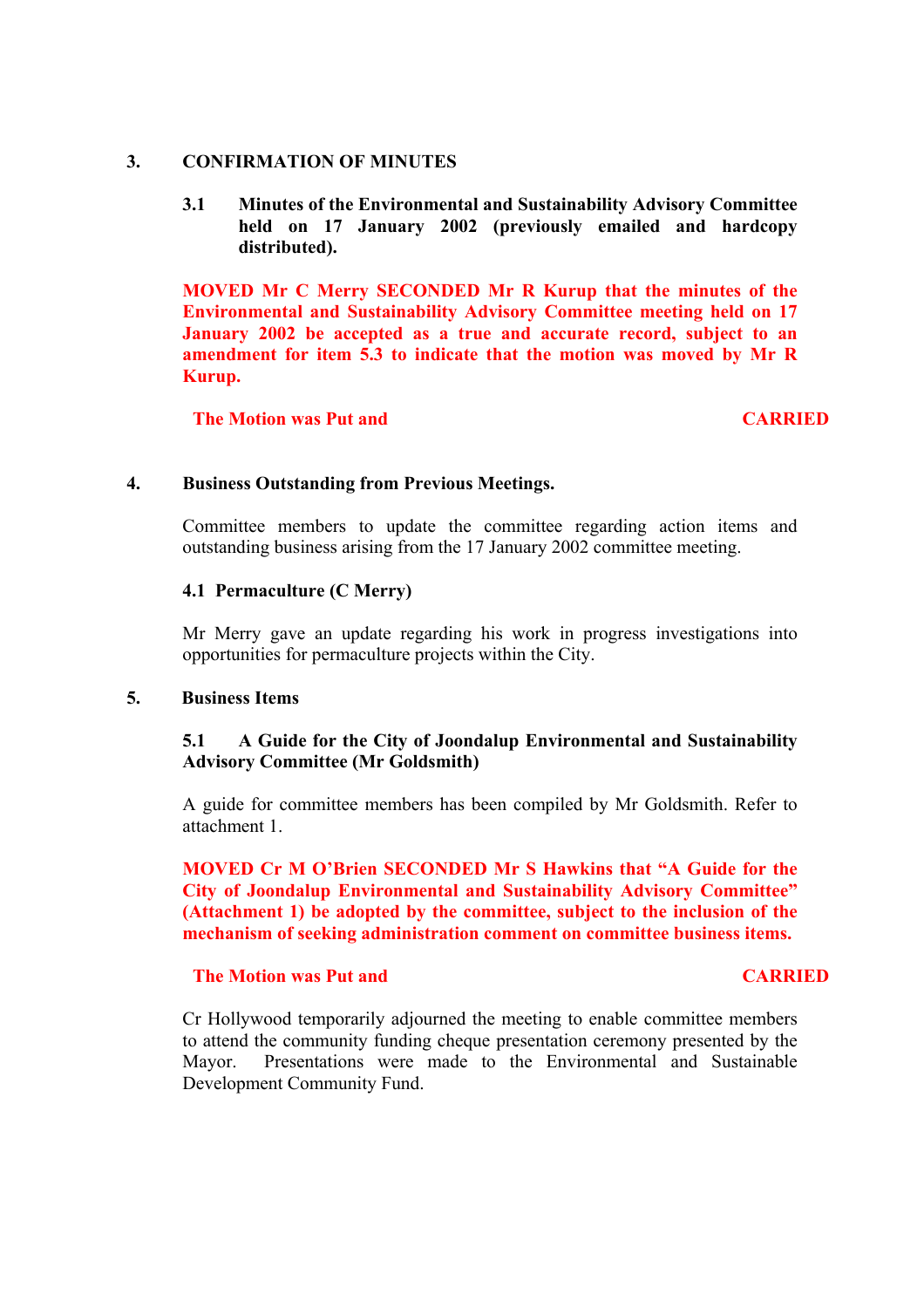**MOVED Cr M O'Brien SECONDED Mr S Hawkins that the committee meeting be adjourned at 18.33 hrs.**

**The Motion was Put and CARRIED** 

**MOVED Cr J Hollywood SECONDED Cr M O'Brien that the committee meeting be resumed at 19.30hrs.**

### **The Motion was Put and CARRIED**

#### **5.2 State Sustainability Strategy**

A committee workshop was held to consider and develop a submission on the State Government Sustainability Strategy. A submission based on input from committee members was prepared.

Mr Goldsmith indicated that further consideration and refinement of the proposed submission was required prior to the committee making a recommendation to Council.

**MOVED Mr D Wake SECONDED Mr V Cusack that the Environmental and Sustainability Advisory Committee recommends that Council makes a submission on the consultation paper for a State Sustainability Strategy and that the points noted in attachment 2 be included in the submission.**

**The Motion was Put and CARRIED CARRIED** 

#### **5.3 Sustainability Action Plan 2002-2007 (Mr Goldsmith)**

Mr Goldsmith updated the committee regarding the City's Sustainability Action Plan and thanked the committee for its contribution to the draft document. The plan has been submitted to the Executive Management Team for consideration in conjunction with a proposal to establish a "Sustainable Futures Working Group"

#### **5.4 Transport Planning (Mr Wake)**

Mr Wake referred to the report "Bus Shelter Installation as a Greenhouse Gas Reduction Measure in Joondalup" presented to the committee in December. A proposed recommendation (noted below) was discussed.

Proposed recommendation; That the Environmental and Sustainability Advisory Committee recommends that Council:

• Supports the City administration working in partnership with the Department of Planning and Infrastructure to develop an Integrated Transport Plan for the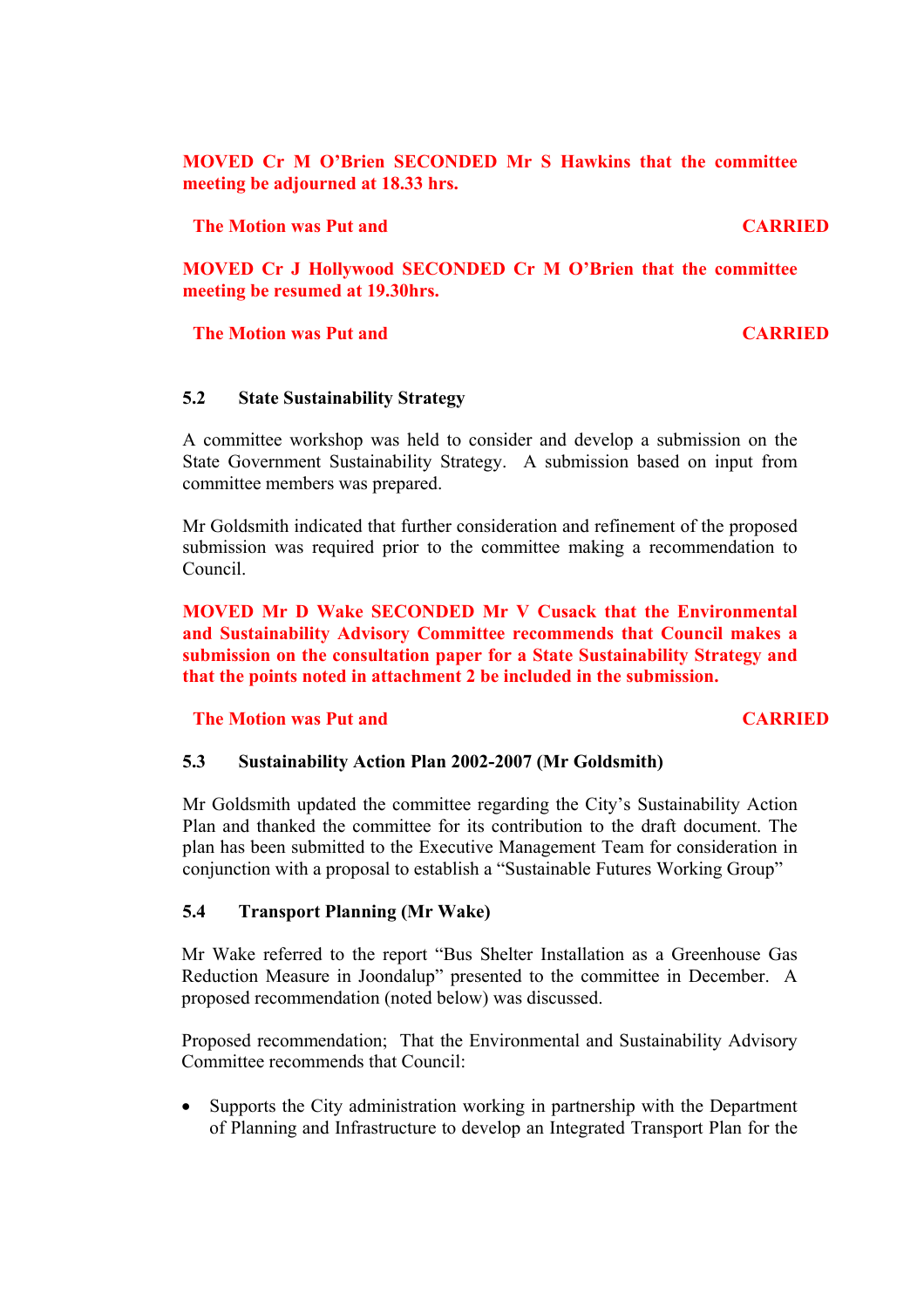City of Joondalup

• Raises improved footpath links, local cycling routes and parking, provision of improved and additional bus shelters and provision of service information at bus stops as issues for consideration, amongst others, in the Integrated Transport Plan.

**MOVED Mr S Hawkin SECONDED Mr G Down that the proposed recommendation and business item be deferred for further consideration.**

## **The Motion was Put and CARRIED**

## **5.5 Letter of Resignation, Mrs Richards**

Mrs Jan Richards has submitted her resignation to the committee (attachment 2).

**MOVED Mr S Hawkins SECONDED Cr R Kurup that the committee recommends that Council accepts the resignation of Mrs Richards.**

**The Motion was Put and CARRIED** 

## **6. OTHER BUSINESS**

## **6.1 Briefing Session (Cr Hollywood, Cr O'Brien)**

Cr O'Brien referred to discussion at a Council briefing session which considered the reporting requirements of committee minutes to Council.

### **6.2 Cities for Climate Protection Milestone 2 (Cr Hollywood)**

Cr Hollywood advised the committee of Council's decision to set Greenhouse gas emission reduction targets for the corporate and community sector. Committee members were referred to the Council minutes of 12 February 2002 (available at www.joondalup.wa.gov.au) which details Council's resolution.

#### **7. DATE OF NEXT MEETING**

The next meeting of the Environmental and Sustainability Advisory Committee will be held in Conference Room 2, Joondalup Civic Centre, Boas Avenue, Joondalup on Thursday 21 March 2002 at 5.45 pm.

### **CLOSURE**

Meeting declared closed 21.30hrs

*v:\strateg\sdocs\february 02\spd020224.doc JG*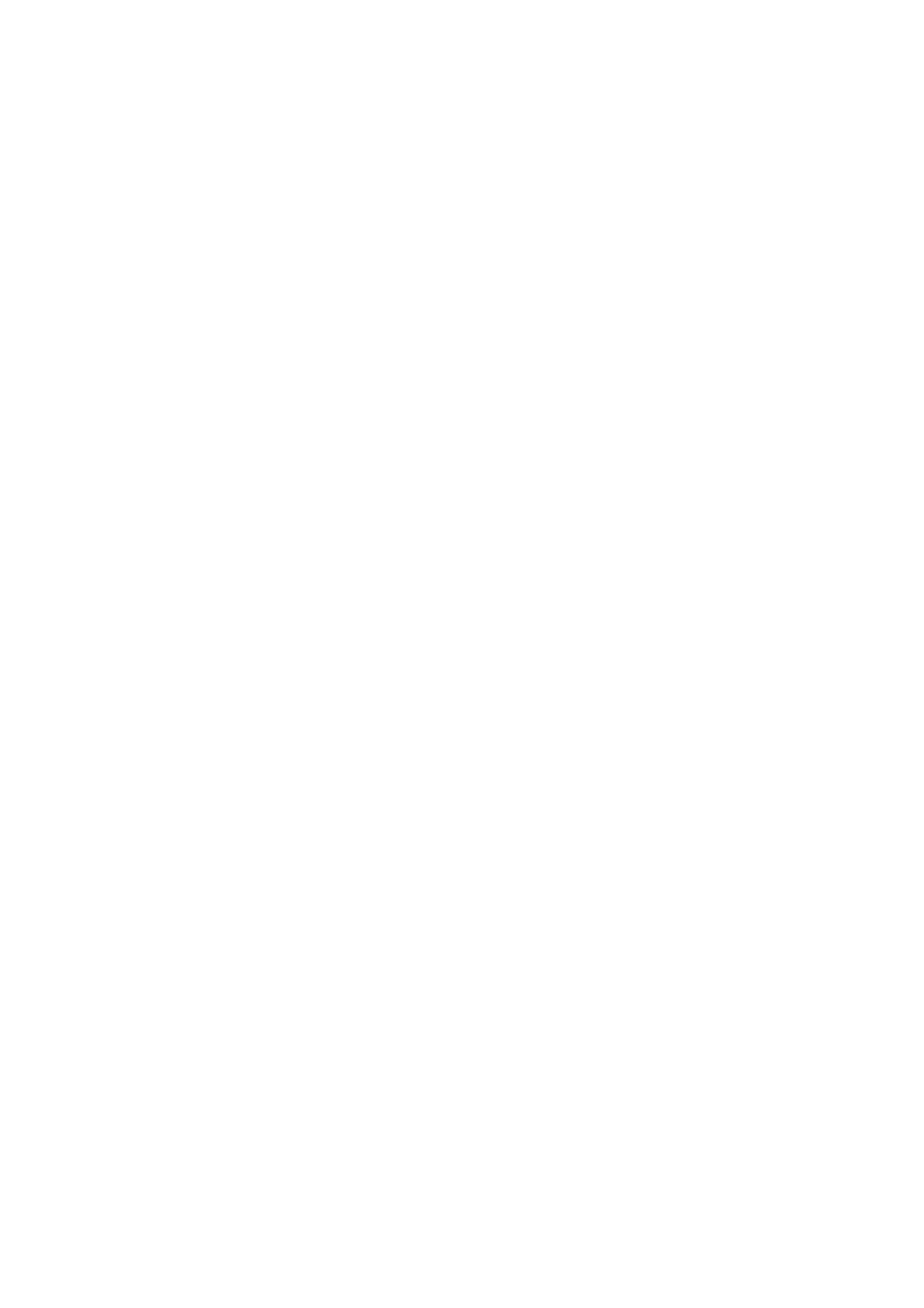## **Attachment 1**

**A Guide for the City of Joondalup Environmental and Sustainability Advisory Committee**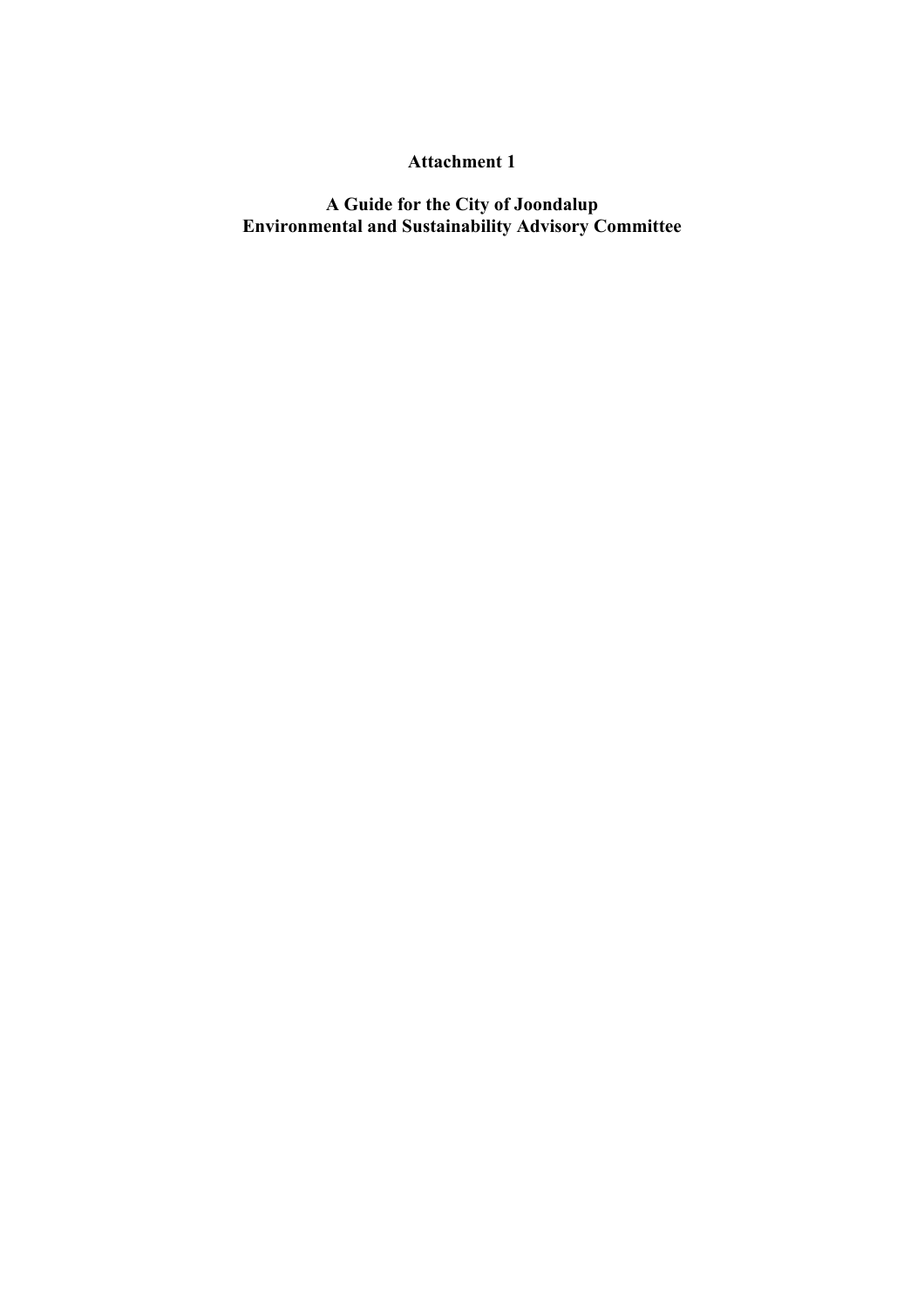## **Attachment 2**

# **SUBMISSION OF THE CITY OF JOONDALUP ON THE STATE SUSTAINABILITY STRATEGY**

Efforts towards the State Sustainability Strategy are strongly supported.

The City of Joondalup believes that the following points should be addressed in the State Sustainability Strategy:

- An integrated approach to planning and decision making.
- Sustainability indicators and targets should be set for WA.
- Local government and community initiatives towards sustainability should be strongly supported.
- Community education and participation is needed to progress the sustainability agenda.
- The fundamental importance of protecting ecological health needs to be acknowledged.

Specific issues to be addressed by the Strategy should include, but not limited to:

## **1. Secondary Waste Treatment**

• The State Government should set a realistic target and develop an action plan (in order to achieve Waste 20-20 vision) for all local governments in the metropolitan region to be operating secondary waste treatment/recovery for domestic waste.

#### **2. Population Policy**

• The State Government develops a sustainable population policy.

#### **3. Triple Bottom Line Reporting**

• Triple bottom line reporting must be undertaken by <u>all</u> government agencies.

#### **4. Government Vehicle Fleet**

All government fleet vehicles should be powered by cleaner energy sources such as LPG/LNG gas. The environmental/social/economic benefits of this technology have been well documented.

## **5. Local Government Initiatives on Air Quality and Greenhouse Gas Emissions**

• The State Government should be actively encouraging all local governments to join the Cities for Climate Protection program in order to help tackle local air quality problems within their own boundaries.

### **6. Sustainability Criteria for New Housing Developments**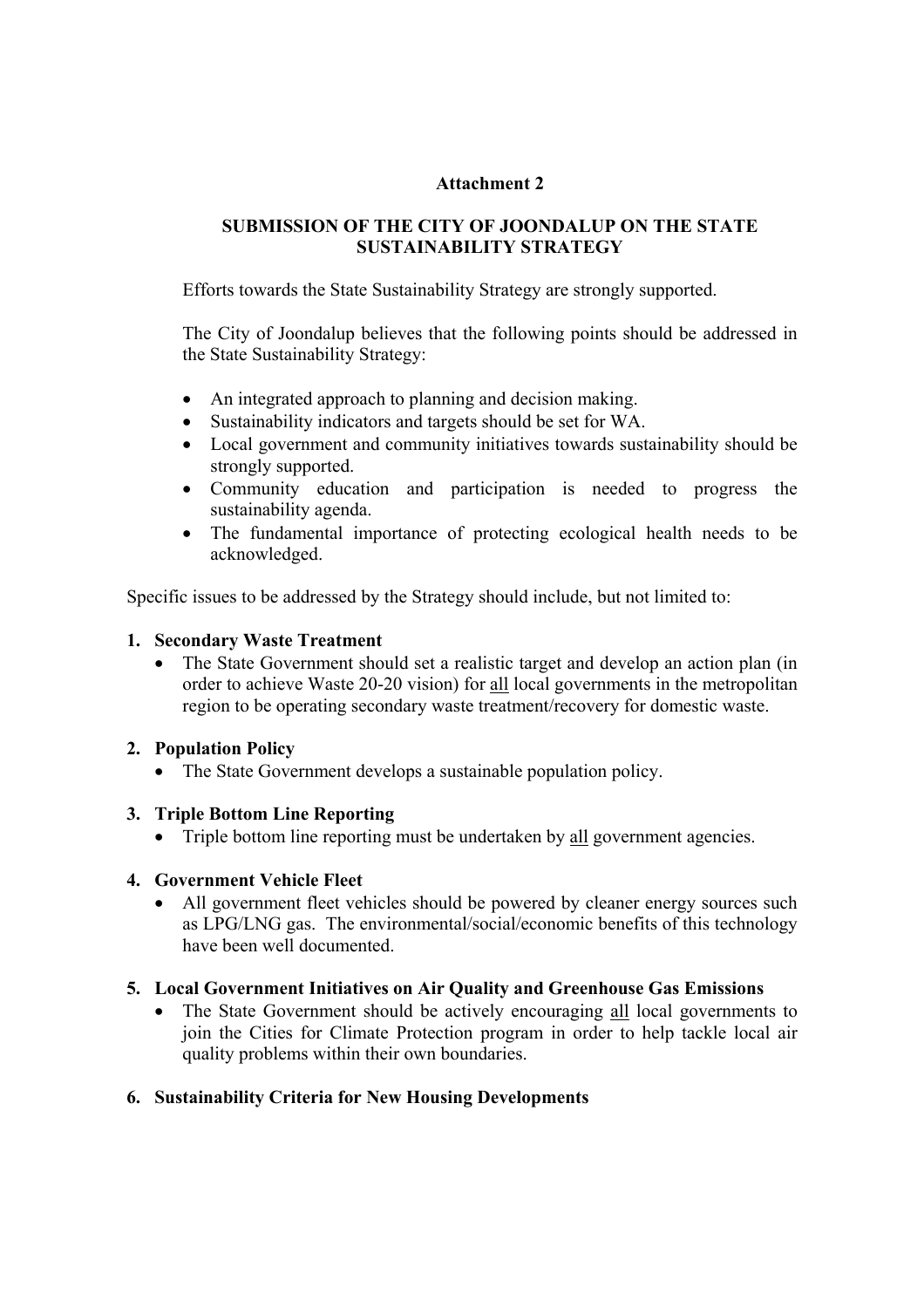- New housing should have to meet mandatory sustainability design criteria (developed through a legislative framework) before being accepted for building approval. Examples of such criteria are listed below:
	- 9 *Solar orientation principals should become mandatory for all new housing developments within Western Australia. These principles have been around for decades, and have been proven to significantly reduce energy consumption.*
	- 9 *Water delivery devices such as taps and showerheads should meet watersaving criteria.*
	- 9 *Roof insulation should become compulsory.*
	- 9 *Domestic heating should only be of the most energy efficient and low polluting form.*
- For each house that is currently being built without meeting such criteria, it will leave a long-term legacy of debt to society as a result of being comparatively unsustainable.

## **7. Domestic Water Recycling**

• Regulations that currently prevent domestic water recycling should be relaxed in order to allow water recycling (reuse of potable water [excluding from the toilet]) on gardens and for other appropriate domestic purposes. However, this relaxation will need to account for catchment nutrient influxes resulting from this.

#### **8. Community Consultation/Sustainability**

• Community Consultation should be real and where the community decides what happens to their region in the evidence of notable opposition. This is most noteworthy for developments in rural/semi-rural towns that wish to maintain their lifestyles. Community consultation should not be a public relations exercise, whereby at the end of consultation the Government still goes against the community opinion. In some instances, community sustainability is of a higher priority than economic sustainability and should be recognized as such.

#### **9. Ratify the Kyoto Protocol on Greenhouse Gas Emissions**

- Even though this is more a responsibility at Federal Government level, the State Government can:
	- $\checkmark$  Declare to adopt the principles of the Kyoto protocol for the State, and
	- $\checkmark$  Encourage the Federal Government to ratify the Kyoto Protocol in order to set achievable greenhouse reduction targets.

#### **10. Government Purchasing Policy**

• The State Government needs to adopt a "buy-local first" purchasing policy in order for WA to be economically sustainable and socially responsible in the longterm. Goods and services required by Government should be sourced first in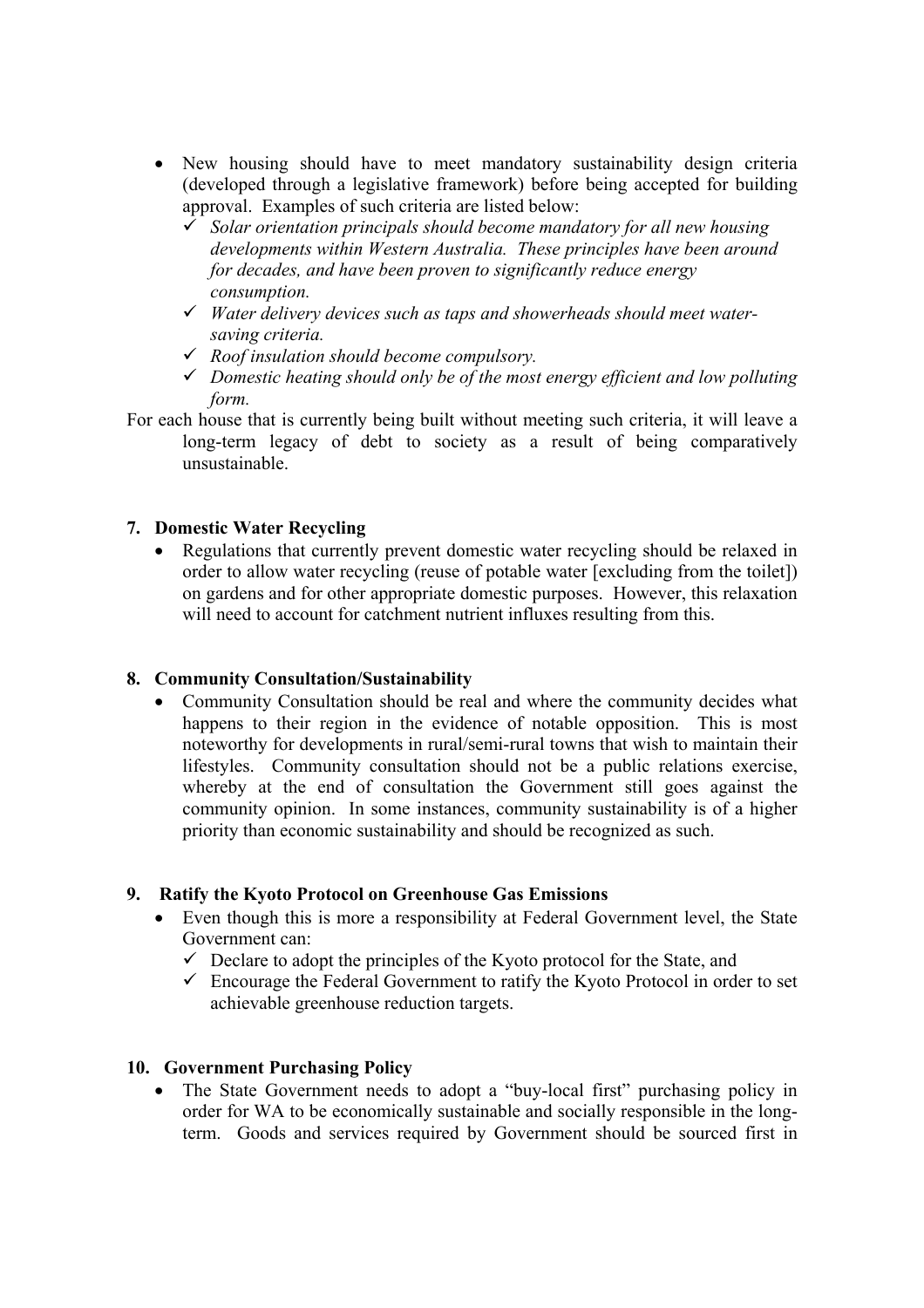Western Australia, secondly from other states, and the thirdly from other countries. This policy will help to keep money in the State (and secondly, Australia) and will encourage local and regional employment. This should be reflected in every department and be considered for every purchase, from the purchase of teabags and copying paper to the purchasing of fleet vehicles and office furniture.

## **11. Penalties for Environmental Pollution / Environmental Degradation**

• Recent environmental news items (such as illegal land clearing) have highlighted the deficiencies in penalties for environmental pollution and environmental degradation. In one example, an organisation was fined less than \$50,000 for illegal land clearing in an area containing sensitive wetlands that will cost the taxpayer more than \$1m to restore. These penalties are currently inconsistent with the benefits that are gained from these actions, and inconsistent with what the public believes are acceptable penalties for unacceptable actions. A review of these penalties is urgently required in order to make environmental pollution and environmental degradation a real cost *and* disincentive to polluters, instead of a marginal externality to business.

## **12. Review of Subsidies**

• Industries and businesses that receive subsidies should meet triple bottom line (environmental, economic and social) sustainability criteria. For example certain high-polluting industries (such as coal burning) should not receive subsidies because they fail to meet environmental and social (health) responsibilities. Unsustainable industries should have full-cost pricing, at both full cost to the manufacturer and full cost to the consumer.

#### **13. Renewable Energy**

• The energy use patterns of Western Australia, as a whole, are unsustainable and lacks significant direction. We still derive the vast majority of power from the burning of coal, which is one of the most outdated, inefficient and polluting power sources available. More investment is needed in solar and wind technology so that we can reach the point where the greenhouse gas output from industrial and domestic energy consumption is zero. To my knowledge, the only set targets for renewable energy replacement is to have around 3% of energy produced by renewable sources by around 2005-2010 (rough figures). This is clearly insufficient.

In contrast to this status quo, we really need to be looking at replacing around 5% of energy sources with renewable energy every year. We realise that this is not a priority of this Government, nor the governments before it, but reducing energy consumption from unsustainable sources is the cornerstone for sustainability within a high-energy use society. With this kind of target setting, WA can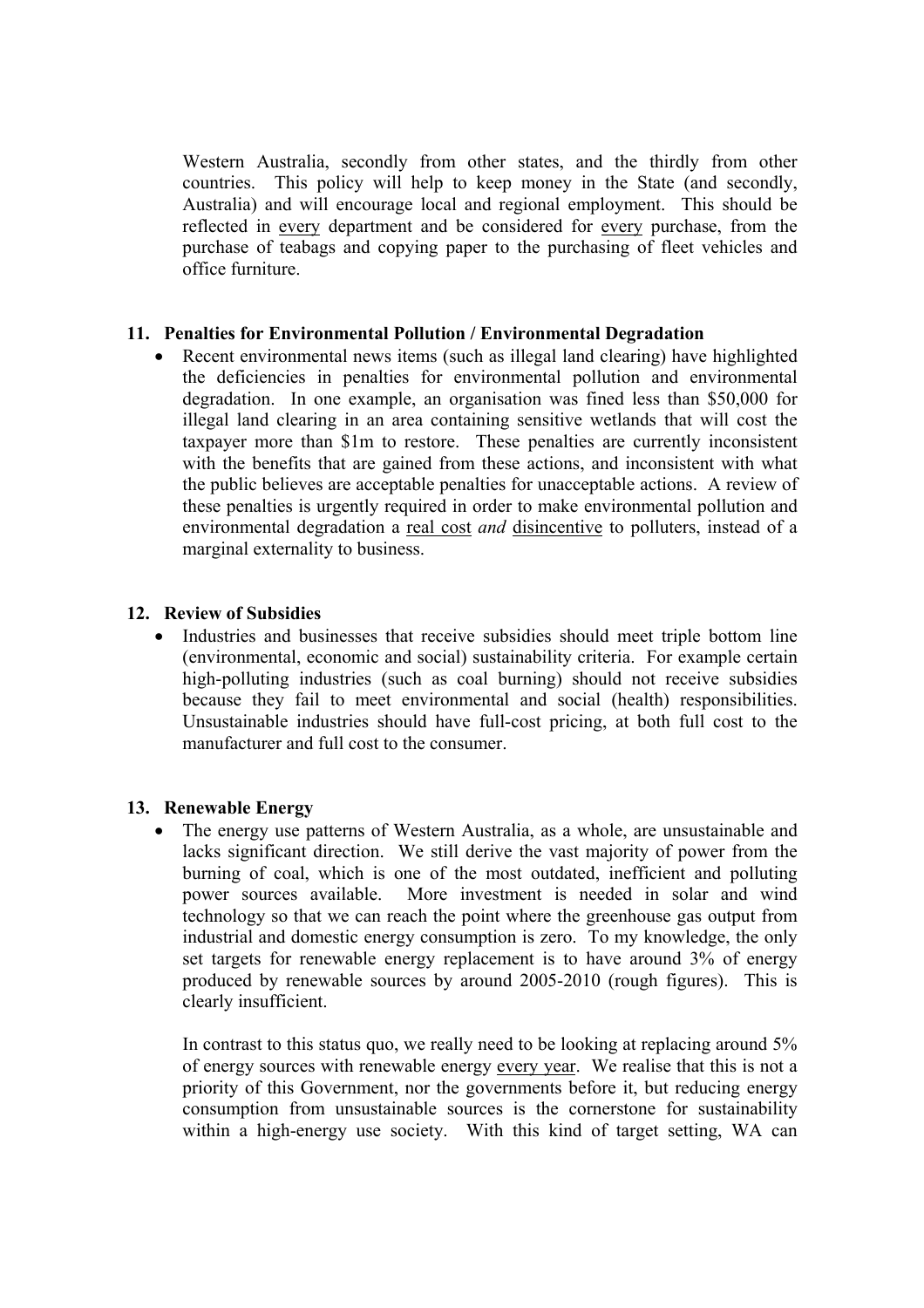achieve 100% of energy requirements met by sustainable energy sources, with the power being essentially 'free'.

Renewable energy on a broad scale for the entire of society makes economic, social and environmental sense. One has to look long-term to see this, however.

### **14. Drink Container Return Scheme.**

• South Australia operates a successful scheme where 5c is refundable on each drink container. The scheme has resulted in less drink containers being disposed of as street litter, which is a significant problem in Western Australia (refer to the results by composition from the 'Clean Up Australia Day' efforts). This scheme should be adopted Western Australia to reduce street litter and improve the recycling of drink containers. The scheme should apply for all recyclable drink containers (milk, soft-drink, beer cans, wine bottles, steel cans).

#### **15. Product Packaging Sustainability Criteria**

• All domestic products for sale should have to meet product packaging sustainability criteria before being allowed for sale. Packaging contributes to a significant proportion of waste that is buried in landfills, with excessive packaging exacerbating the problem. This criteria would determine if a product had excessive packaging (e.g. a product is in two layers of plastic) with each product assessed on a case-by-case basis. Products deemed to be over-packaged must have the packaging redesigned before being cleared for sale.

#### **16. Sustainability Education**

• One interpretation of social sustainability is being able to live life without leaving a long-term ecological footprint on the planet. In essence, social sustainability is about how to live your life, which imparted through an education process (whether learnt from your parents, school, friends, etc). In my opinion, sustainability life skills are an important part of this education process, and therefore should be included in primary and secondary education as core units. The applicability of sustainability life skills are something everyone can use throughout their lives, compared to traditional teachings such as history, art, geography (etc) which have very limited values to the greater community. In essence, to create a sustainable future, we need to educate the future generations on how to be sustainable.